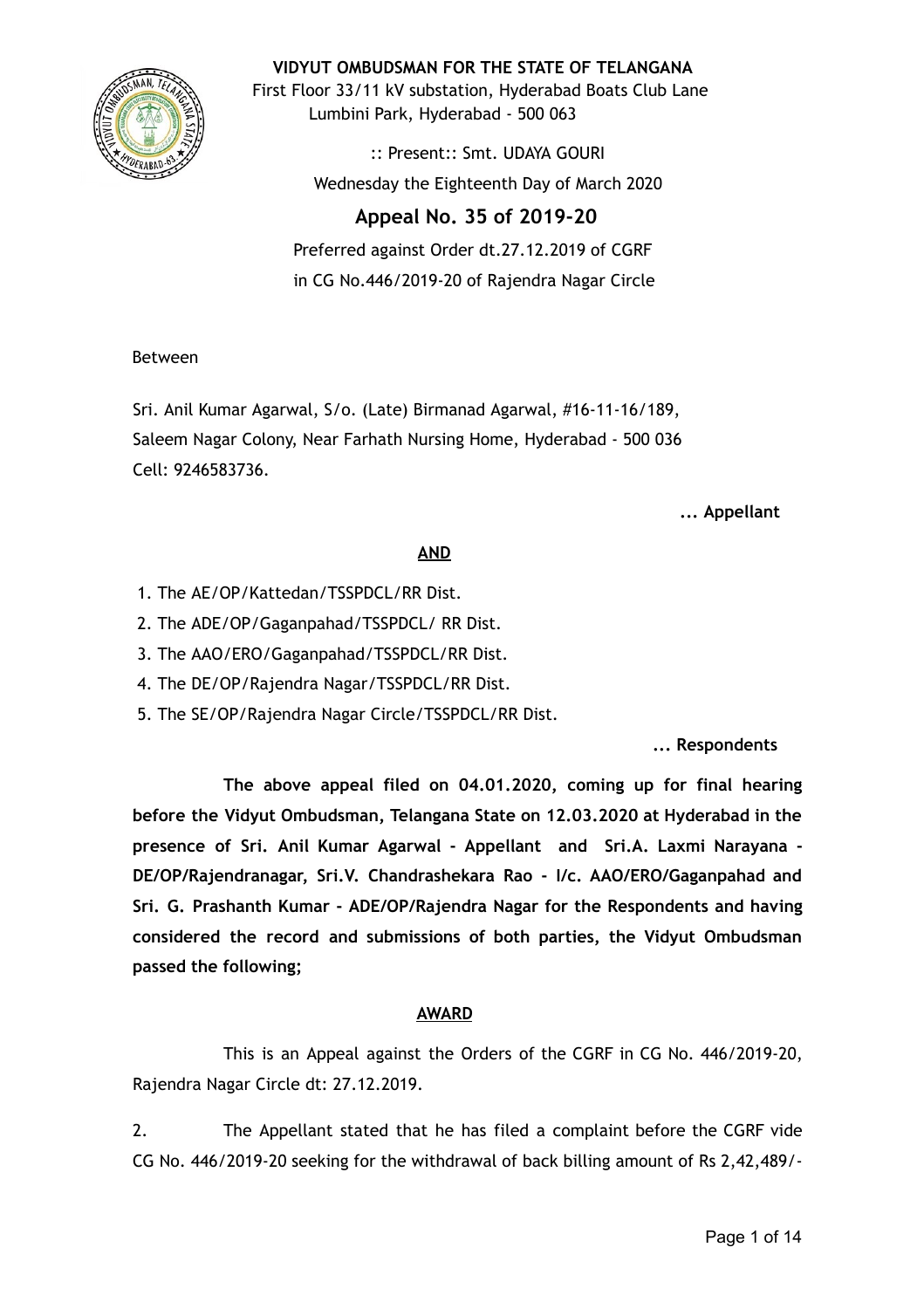towards difference of KWH and KVAH billing vide case No. DPE/RRS/SDO2/13531/18 and Rs 67,159/- towards fixed charges vide case No. DPE/RRS/SDO2/13530/18 and that the learned CGRF failed to appreciate and address his grievances and disposed of the matter without any relief as such he filed the present Appeal.

3. The Appellant i.e. Sri. Anil Kumar Agarwal averred in the Appeal that the service connection No. 3405 00480 of Category IIIA of 05 HP in his premises No.140/P, Sy No.48, IDA Kattedan, Rangareddy Dist. stood in the name of Sri. K. Ramulu and that he has been utilising the said service connection having purchased the same from Sri. K. Ramulu and that they have received a back billing notices regarding KVAH billing and fixed charges for an amount of Rs 2,42,489/- and Rs 67,159/- (DPE/RRS/SD02/13530/18) stating that we have paid the development charges amount of Rs 82,000/- as per the case No. DPE/RRS/SD01/7827/13 for an additional load of 41 HP over existing load of 05 HP making a total load of 46 HP, but the load was not regularised as on date of inspection. In this regard we humbly submit the following few words for your kind perusal.

- 1. The service was inspected by DPE officials in 2013. At that time my connected load was not 46 HP but the DPE officials enhanced the machinery loads and recorded them in their reports.
- 2. After two years of inspection the development charges of Rs 82,000/- was demanded by the local office. In threat of disconnection I have paid the same amount.
- 3. The department has not regularised my load even after the payment of development charges nor meter was changed till date.
- 4. I am not having 46 HP load and never recorded in our service history.
- 5. We are utilising only upto 20 HP load only.
- 6. We have received a notice for Rs 2,42,489/- vide case No. DPE/RRS/SD02/13531/18 penalising for KVAH billing and Rs 67,159/- vide case No. DPE/RRS/SD02/13530/18 penalising for fixed charges from the year 2013 to 2018.
- 7. In this regard, I hereby bring to your kind notice that KVAH billing will be done only for 20 HP and above service. Here our service is having only 05 HP of contracted load. We are not aware of KVAH billing.
- 8. If department officials were regularising our loads after payment of development charges, the CC bills may be issued with KVAH readings and if so I would have been aware of KWH and KVAH billing and I have a chance to take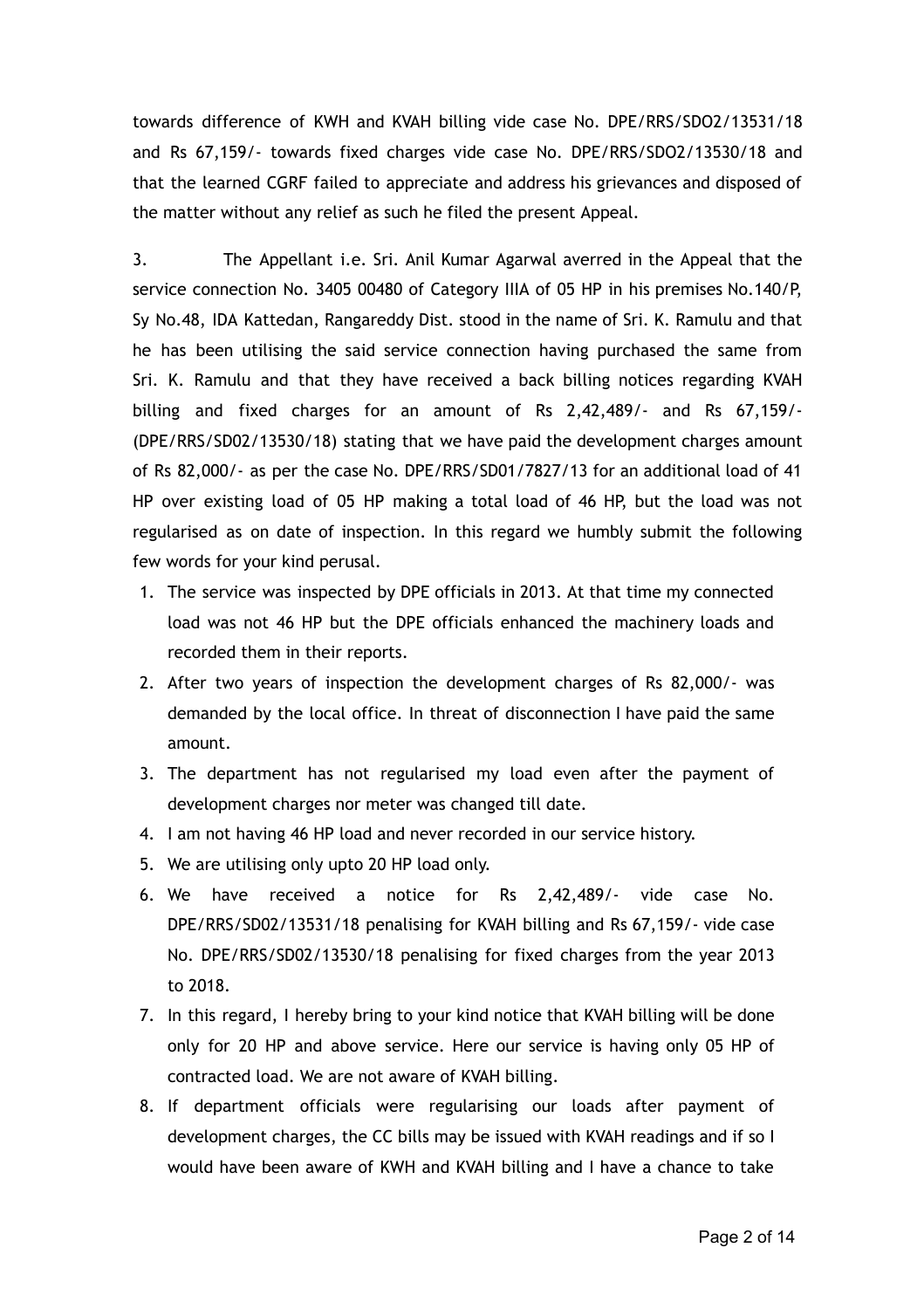remedial measures for improving my power factor (PF). It may easily rectified by installing capacitors in the circuit.

- 9. As per the GTCS and Tariff order of respected department LT service capacitor surcharge should not be penalised for more than one year. Whereas in our case the back billing was calculated and assessed from 14/03/2018 (about four and half years).
- 10. As per the Provisional Assessment Notice received by us the service was inspected on 14.03.2018 and the notice was generated on 14.09.2018. Instead of immediately the notice served to us after including the said penalties in our CC bill on 20.10.2018. Why the delay took place at the department end.
- 11. I have appealed to the Division Engineer, Operation, Rajendra Nagar (Shivrampally) praying to re-examine the case on 20.10.2018. But no justice was received till date. We have visited the office of the DE/OP/Rajendra Nagar 9Shivrampally) with a hope of justice, but we never received a positive response from them till date. We left our hope and stopped visiting the office.
- 12. Also the accounts wing has started levying surcharge on our penalty amount stated as case amount in CC bill resulted the arrears are increasing every month.
- 13. I am running a SSI and it is the only source for earning bread and daily needs to our whole family. If the assessment amount of Rs 3,09,648/- (Rs 2,42,489/- + Rs 67,159) levied on me was penalty it is a very heavy and huge burden on me and it is impossible to pay such amount by me in the current financial situation.
- 14. I have approached Hon'ble Forum for redressal of consumer grievances for seeking justice for my grievance in which the judgement was awarded in favour of TSSPDCL only.
- 15. The judgement awarded by the CGRF in which it was mentioned that the DE/OP/Rajendranagar has issued Final Assessment Order on assessment amounts. In this regard, we humbly submit that we have approached the Hon'ble Forum on 23.09.2019. As we have approached for sorting our grievance in a Forum how can we appeal before another Appellate authority? So we have not appealed to the SE/OP/Rajendranagar.
- 16. After attending hearing on 21.10.2019 in which DE/OP/Rajendranagar submitted to the Hon'ble Forum that they have issued Final Assessment Order on 16.10.2019 only which was unknown to us and we have not received the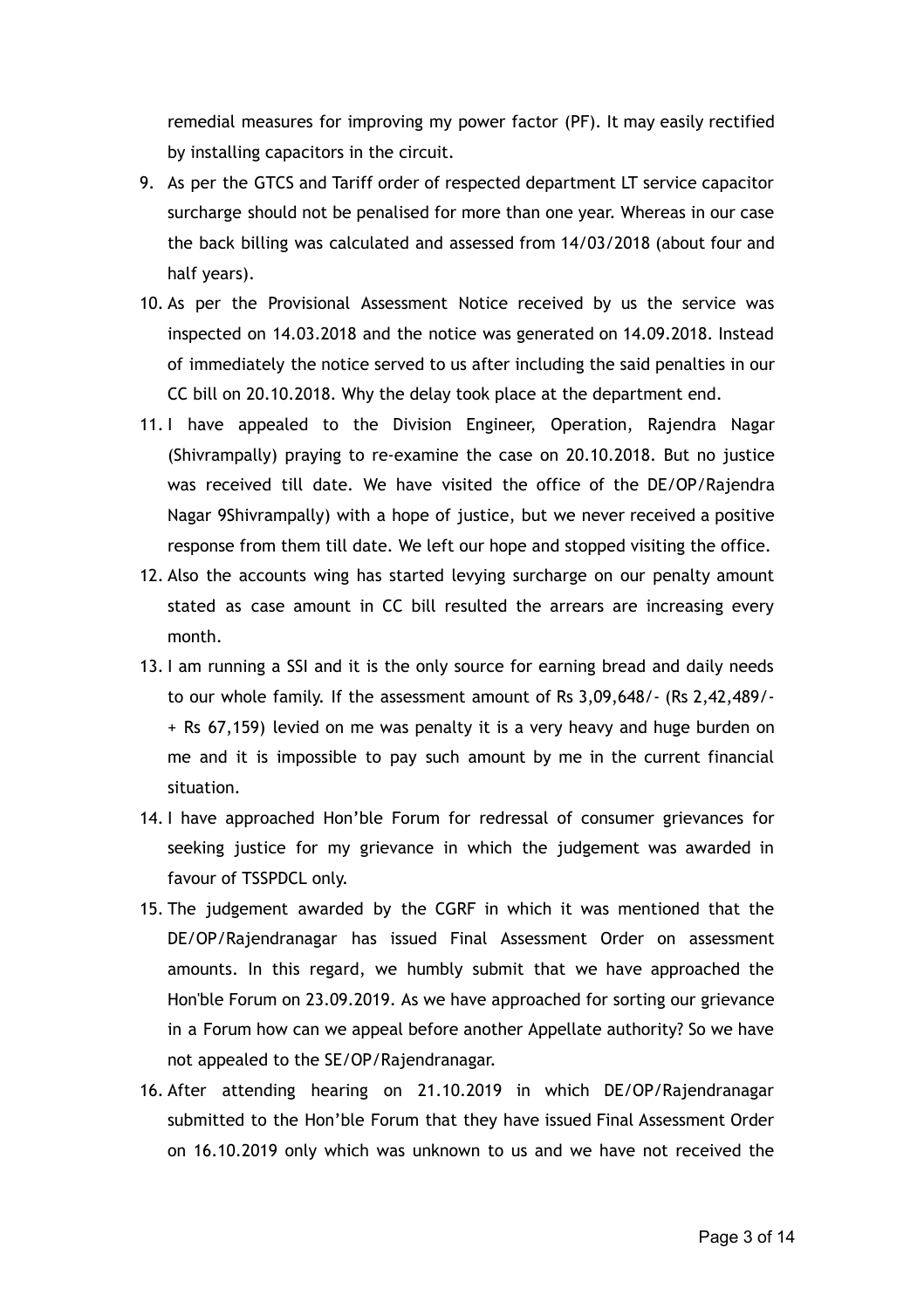order copy. It clearly reveals that DE/OP/Rajendranagar issued the Final Assessment Order to safeguard themselves from Hon'ble Forum and to create uas as culprits before the Hon'ble Forum which was totally injustice to us.

17. We have received our Final Assessment Order on 29.10.2019 instead of the immediate date after Final Assessment Orders.

## 4. **Reply of the Respondents**

The Respondents submitted their reply through the Respondent No.3, AAO/ERO/Gaganpahad stating that a Development Charges case was booked on 09.11.2013 vide case No. DPE/RRS/SD01/7827/13 against the SC No. 3405 00480 Cat-III from 5HP to 46 HP for Rs 82,000/- and the amount added in the bill vide JE.No.116816 dt.31.07.2014 and consumer paid Rs 82,000/- on 07.11.2015 vide Pr.No.2322192848. As per the GTCS, additional connected load regularised from 5HP to 46 HP with effect from the month of October'2018 to the SC No. 3405 00480.

As per the Tariff Order, the industrial service above 20 HP is to be billed with KVAH reading mode. On 14.03.2018 a back billing case was booked for Rs 2,42,489/ vide Case No. DPE/RRS/SD02/13531/18 towards difference in KWH and KVAH readings and another back billing case was booked vide case No. DPE/RRS/SD02/13530/18 for Rs 67,159/- towards Fixed Charges from 14.11.2013 to 14.03.2018 against SC No. 3405 00480 and consumer paid only Rs 32,159/- on 22.12.2018 vide PR No. 21078 against the actual amount of Rs 67,159/-

The complaint of CGRF No. 446/2019-20/Rajendra Nagar Circle//dt.27.12.2019 was disposed of and directed as the consumer is liable to pay the FAO amounts.

### **5. Rejoinder of the Appellant**

I have appealed for justice regarding withdrawal of back billing assessment amount of my service SC No. 3405-00480, M/s. M. Ramulu, LT Cat-III, 05 HP existing in Kattedan Village, Rajendranagar Mandal, Ranga Reddy District which was pending before your kind office. In this regard, the AAO/ERO/Gaganpahad has submitted a reply in which they have explained the case from their end.

1. The case No. DPE/RRS/SD01/7827/13 an additional load of 41 HP over existing load of 5 HP making a total load of 46 HP for an assessment amount of Rss 82,000/- which was paid by me on 07.11.2015 as demanded by the respective TSSPDCL in threat of disconnection.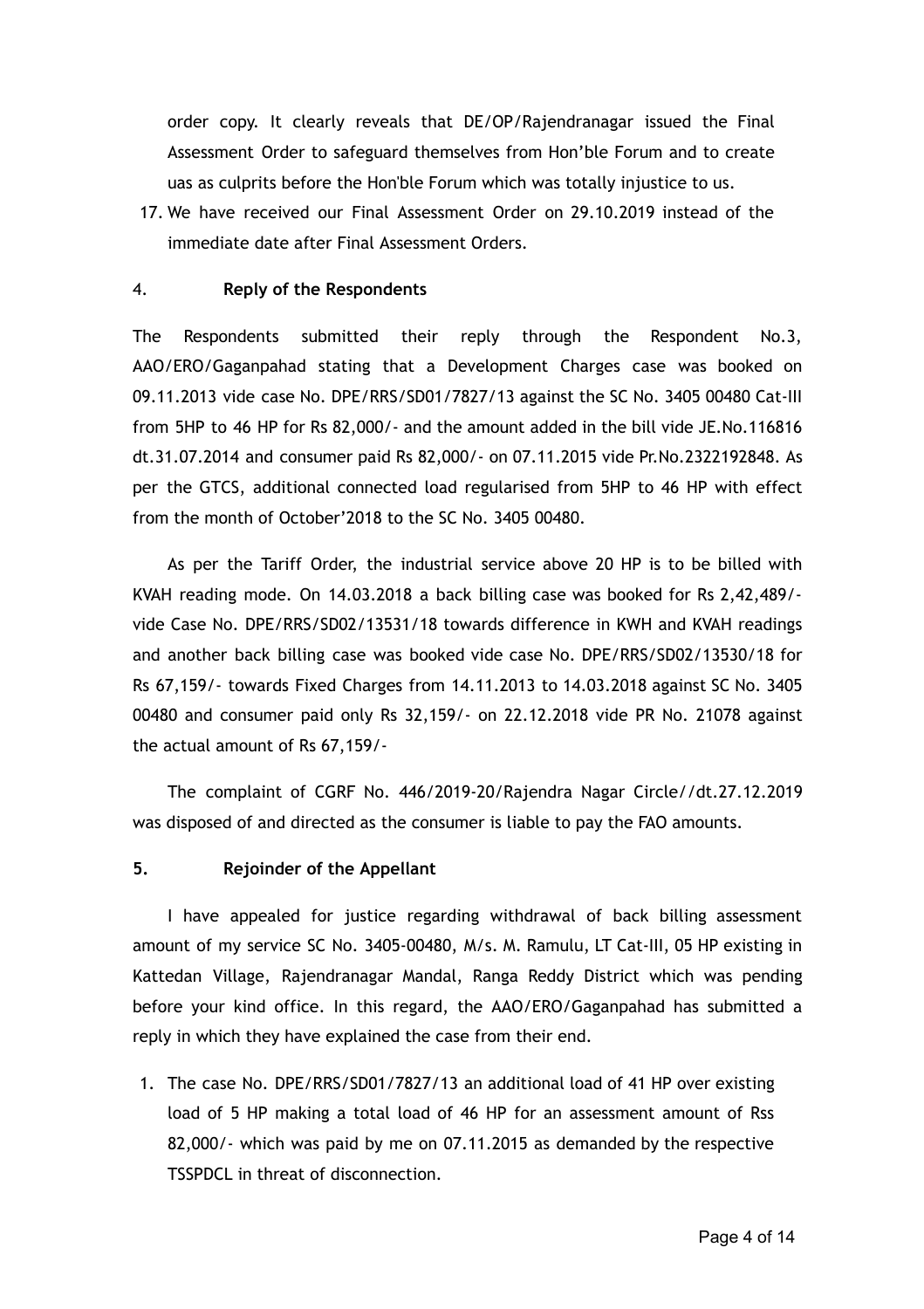- 2. I have represented and requested many times for regularisation of additional load in CC bill, but it was not regularised. The load was regularised on 24th October'2018 without any intimation to us in the CC bill.
- 3. We have received a notice for Rs 2,42,489/- vide case No. DPE/RRS/SD02/13531/18 penalising for KVAH billing and Rs 67,159/- vide case No. DPE/RRS/SD02/13530/18 penalising for fixed charges form the year 2013 to 2018. I have appealed to the Division Engineer, Operation, Rajendra Nagar (Shivrampally) praying to re-examine the case on 20.10.2018. But no justice was received till date. We have visited the office of the DE/OP/Rajendra Nagar (Shivrampally) where we have not received any conclusion. Later I have approached Hon'ble Forum for redressal of consumer grievances for seeking justice for my grievance in which the judgement was awarded in favour of TSSPDCL only.
- 4. As per the reply submitted by the AAO/ERO/Gaganpahad KVAH billing will be done only for those services which are having load of 20 HP and above services which were already submitted by us. As per the records available with the department we are having only 05 HP and we have utilised maximum load of 19 HP after regularisation of additional load.
- 5. As per the reply submitted by the AAO/ERO/Gaganpahad the consumer has paid only Rs 32,159/- on 22.12.2018, but till date (18.01.2020) a total amount of Rs 1,02,159/- has been already paid against the case amount.
- 6. Its total department side fault for not regularising our additional load within a stipulated time after payment of development charges and also not considered consumption history and recorded connected loads.
- 7. CGRF has not considered our request treating our case as malpractice i.e. under section 126 and rejected the case stating approach SE/OP/RJNR for appeal. But our case is not a malpractice case stating approach SE/OP/RJNR for appeal. But our case is not a malpractice case it is a back billing case only. If it is under Section 126 the case has to be finalised by the SE/Assessments not the DE/OP/RJNR. Hence it is requested to look into the case carefully and do justice for us.
- 8. I also request you to stop the monthly interest of case amount, levied on us by the accounts wing, which is directly reflecting in my CC bil every month and I am paying it regularly for the past 12 months, till date (11.01.2020) Rs 52,024.23 has been paid against it every month.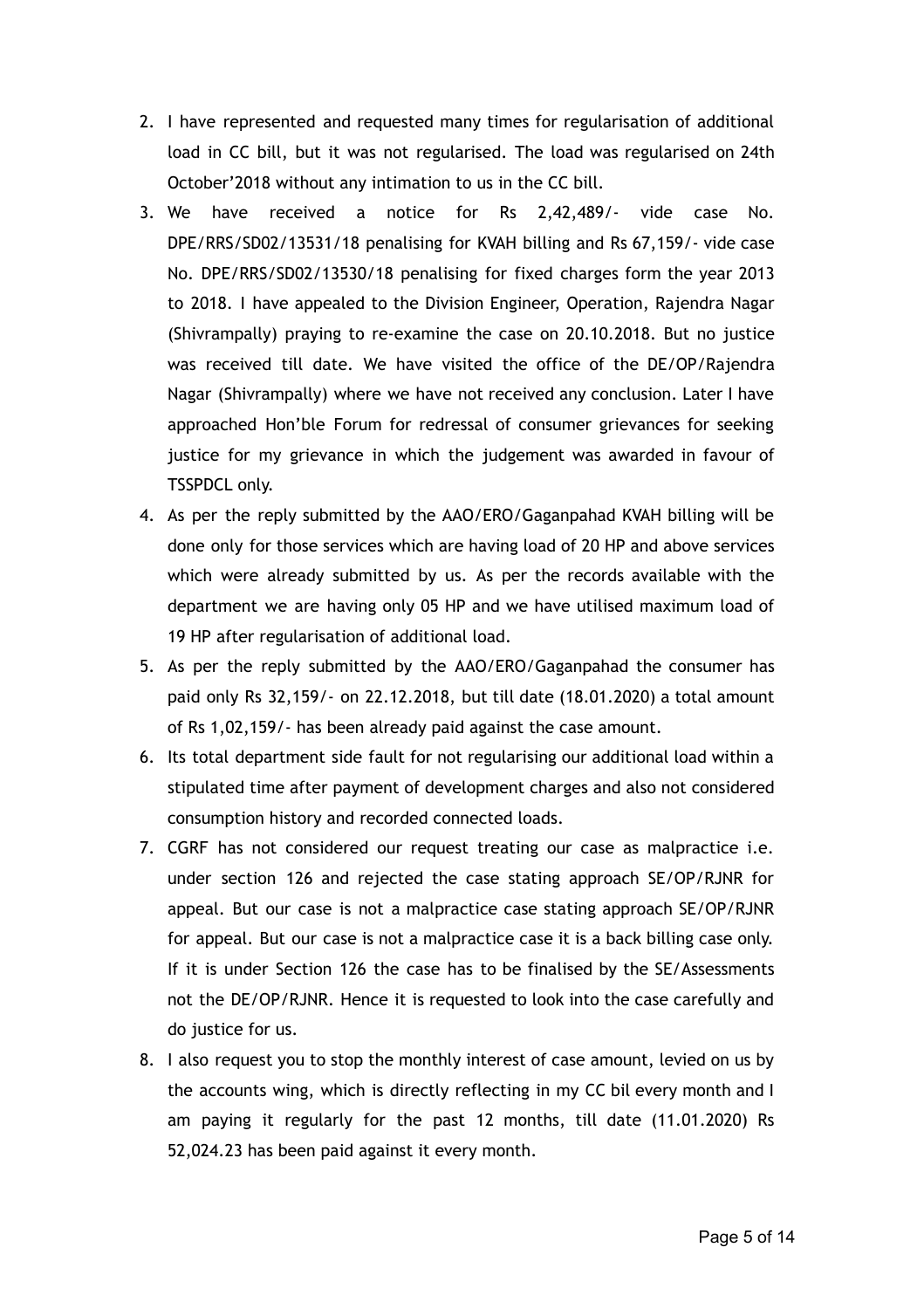Hence we are once again begging for justice before your kindness as per the facts and humanity to us for which we are very grateful to you.

## **6** . **Written submissions of the Respondents**

The Respondents submitted their reply through the Respondent No.4 stating that the SC No. 3405-00480, M/s. M. Ramulu, LT Category-III, Kattedan Section, Gaganpahad Sub Division, Rajendranagar Division was replaced in the month of January 2014 (at about seven years back).

The Respondent No.4 vide Lr.No. DEE/OP/RJNR/D.No.2239/2020 dt.11.03.2020 stated that the service was inspected by Sri. P.V.Mohana Krishna, ADE/OP/Gaganpahad on 31.01.2013 and registered a case vide case No. RRS/RJNR/GGPD/1575/13 for unauthorised usage of supply and assessed an amount of Rs 2876/- and the consumer has paid the amount. At that time of inspection of service on 31.01.2013 the meter particulars are Make: SAAMI, Sl.No.047075,10-40 A, Reading: 5055. The old meter was replaced with a new meter (Make:HPL, Sl.No.19984402, Capacity : 3 Phase, 10-40 A) due to the old meter being a non high quality meter and replaced with a high quality meter in the month of January'2014. The old meter final reading is 5397 as per the meter change report. The service was again inspected by Sri.G. Suman, AE/DPE on 07.09..2018 and registered a case vide case No. DPE/RRS/SD02/13531/18 for back billing for KVAH and assessed an amount of Rs 2,42,489/-.

The meter particulars at the time of inspection on 07.09.2018 are:- Make: HPL, Sl.No.19984402, Capacity: 3 phase, 10-40 A, Reading: 107338. The present meter reading is 1027463.

For the said back billing assessment the consumer has not approached the Appellate within 15 day of Provisional assessment notice. The assessment amount was included in the CC bill for the month of January'2019.

## **Heard both sides.**

**Issues**

- 7. The points for consideration is :-
- 1. Whether the Appellant is entitled for withdrawal of back billing amount of Rs 2,42,489/- towards difference of KWH and KVAH?
- 2. Whether the Appellant is entitled for withdrawal of fixed charges of an amount of Rs 67,159/-? And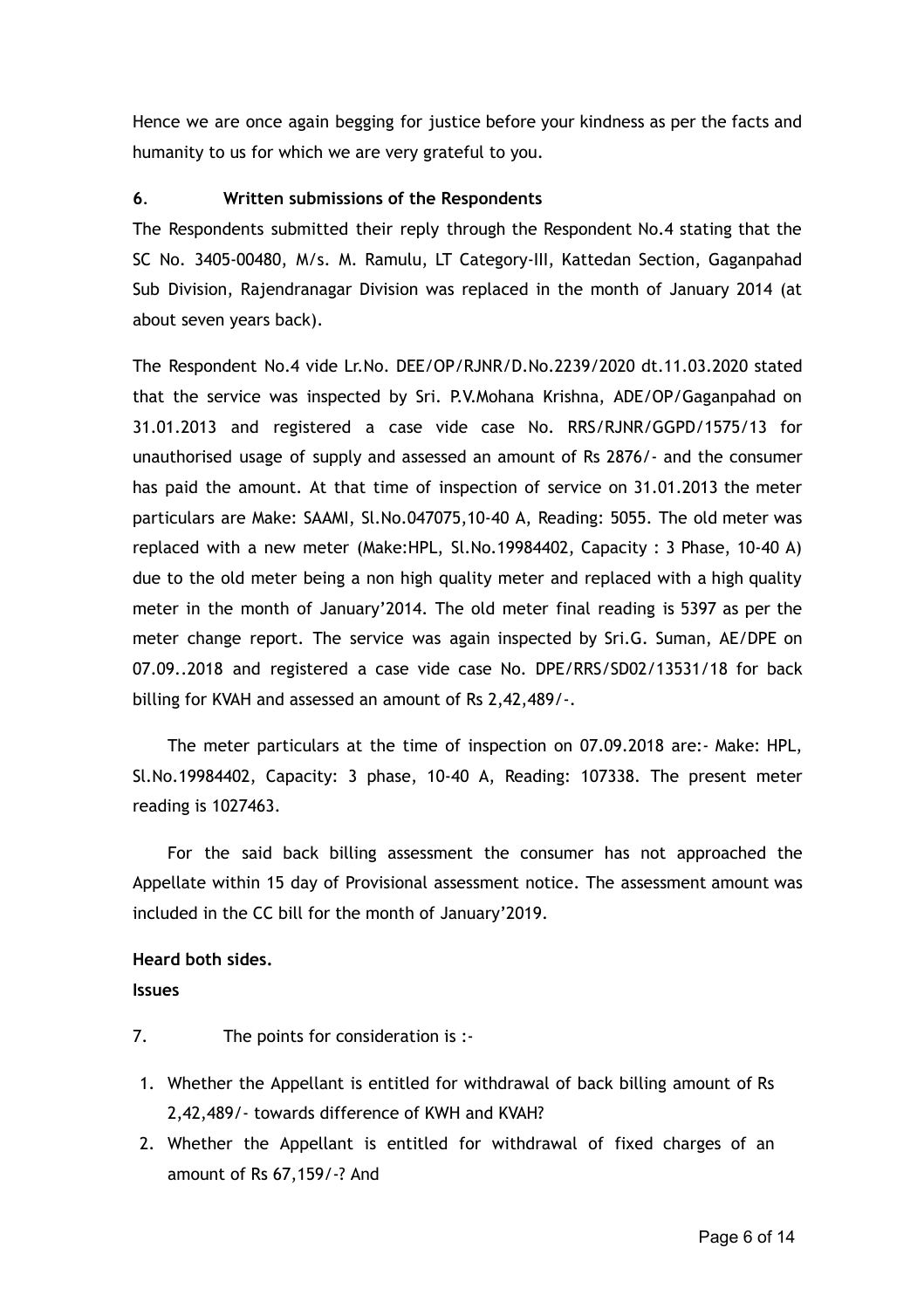#### 3. To what relief?

#### **Issue Nos. 1&2**

8. The averments of both sides go to show that the Appellant Sri. Anil Kumar Agarwal who is the beneficiary of the service connection No. 3405 00480 Category IIIA is standing in the name of Sri. Ramulu and is located in the premises bearing Plot No. 140/P, Sy No. 48, IDA Kattedan, Rangareddy Dist., pleaded for withdrawal of the two back billing cases booked for the period from 14.11.2013 to 14.03.2018.

9. The Appellant contended that the first case is towards shortfall amount on difference of KWH and KVAH units for an amount of Rs 2,42,489/- and the second case is towards shortfall amount in terms of fixed charges for an amount of Rs 67,159/-. The above given back billing cases is against the backdrop of the case booked towards excess connected load of 41 HP over existing load of 5 HP, on 09.11.2013 demanding Rs 61,500/- towards Development Charges and Rs 20,500/- towards Security Deposit. The Appellant paid a total amount of Rs 82,000/ on 07.11.2015 vide PR.No. 2322192848. It was alleged that at that time their connected load was not 46 HP. Over threat of disconnection, the Appellant stated that he had paid the demanded amount of Rs 82,000/-. That the Respondents has not regularised the contracted load to 46 HP even after payment of Development Charges nor the meter was changed till date. That he is not having the 46 HP of load and never recorded in their billing history, they are utilising to an extent of 20 HP load only, thereby not entitled for billing in KVAH units, since the Tariff Orders mandates KVAH billing for the services of 20 HP and above. Hence claimed that the back billing towards KVAH billing for an amount of Rs 2,42,489/- is not liable to be paid. Further held that had it been the excess connected load of 41 HP been regularised in the billing data, he could have got the awareness of KVAH billing which relies on the power factor of the connected load, in turn could have taken remedial measures for improving the power factor, which reduces the KVAH consumption. That as per the GTCS and Tariff Order the levy of LT service capacitor surcharge is restricted to be penalised for not more than one year, whereas in this case the assessment was calculated for 4 and  $\frac{1}{2}$  years from 14.11.2013 to 14.03.2018. There was delay in issuing the provisional assessment notice generated on 14.09.2018 when the inspection was commenced on 14.03.2018. That they have appealed against the provisional assessment notices before the DE/OP/Rajendranagar but no justice was done till date. **That the Accounts wing levied surcharge on the penalty amount in terms of case**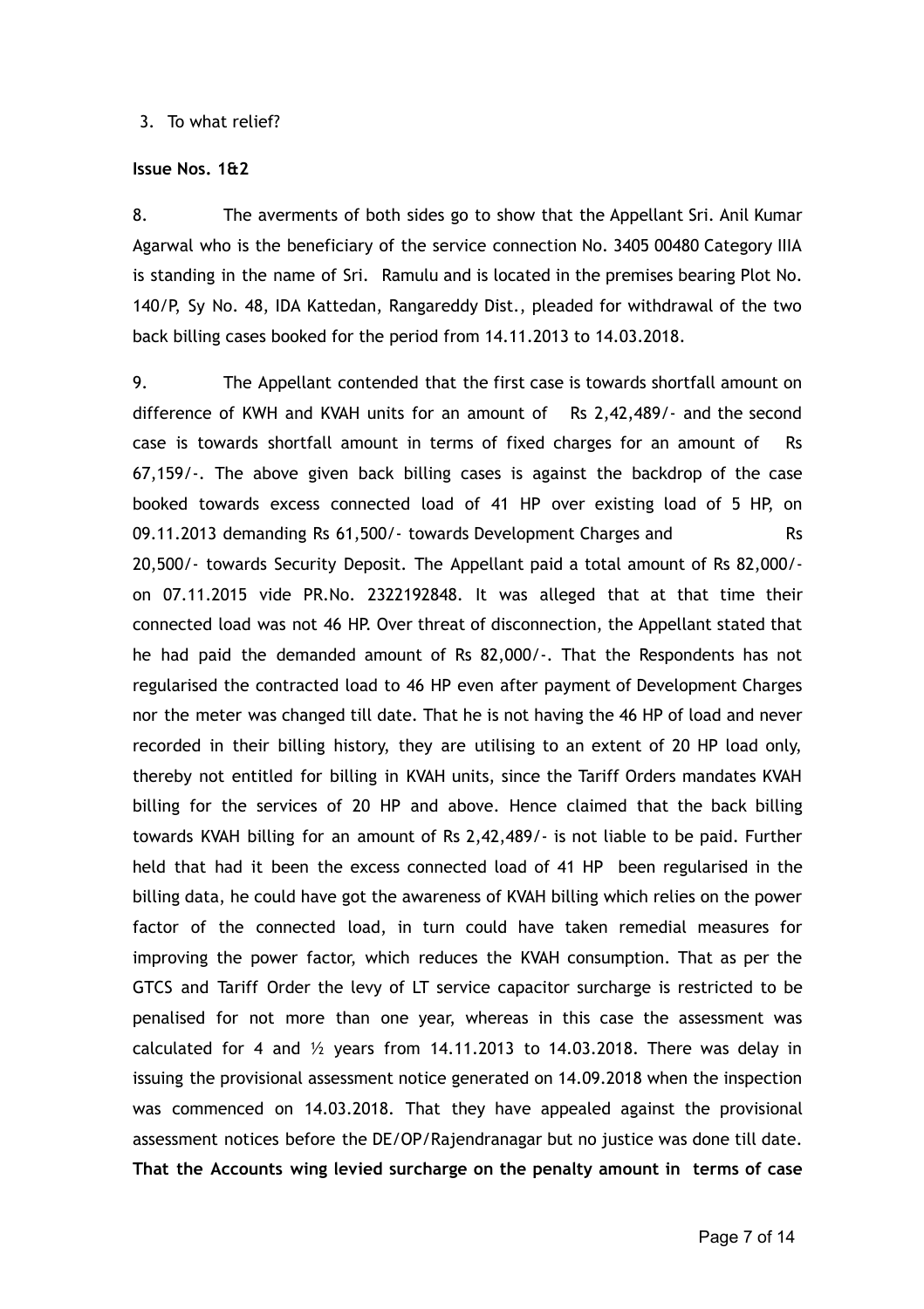**amount in the CC bill which resulted in increase of arrears every month.** That they are in the current Financial crisis, it's impossible to pay the total assessed amount of Rs 3,09,648/- (Rs 2,42,489/- +Rs 67,159/-).

10. The Respondent No.3 AAO/ERO/Gagan Pahad on behalf of the Respondents submitted that a Development Charges case was booked on 09.11.2013 towards excess connected load of 41 HP over the existing load of 5 HP for an amount of Rs 82,000/- vide case No. DPE/RRS/SD01/7827/13 against the SC No. 3405 00480 and same was added in the monthly bill vide JE No. 116816 dt.31.07.2014. The consumer paid Rs 82,000/- on 07.11.2015 vide PR.No. 2322192848. As per the GTCS the Additional connected load was regularised from 5 HP to 46 HP w.e.f. the month of October'2018. Here no reason was submitted, why 3 Years of delay was made in regularising the load of 46HP after receiving the payments.

That as per the Tariff Order, the Industrial service with loads 20 HP and above should be billed with KVAH units reading. A back billing case was booked towards the difference in KWH and KVAH readings on 14.03.2018 for an amount of Rs 2,42,489/ vide case No. DPE/RRS/SD02/13531/18 and another back billing case was booked towards fixed charges from 14.11.2013 to 14.03.2018 for an amount of Rs 67,159/ vide case No. DPE/RRS/SD02/13530/18. The consumer paid Rs 32,159/- on 22.12.2018 vide PR No. 21078 against the actual amount of Rs 67,159/-. The CGRF in CG No. 446/2019-20/Rajendra Nagar Circle dt.27.12.2019 disposed the Appeal directing the consumer to pay the FAO amounts (Final Assessment Order).

11. The Appellant submitted his rejoinder reiterating the same as in the initial appeal and further added that he has represented several times for regularisation of excess connected load in the CC bill which was eventually regularised on 24.10.2018. That the payment details given by the AAO/ERO/Gaganpahad towards the back billing cases of Rs 32,159/- on 22.12.2018 only is not correct, that he has paid additional amount including Rs 32,159/- of Rs 1,02,159/- as on 18.01.2020**,** submitted the paid receipts which shows the payments as given below:-

| Date       | PR No.      | Amount                                   |
|------------|-------------|------------------------------------------|
| 24.11.2018 | 18322190874 | Rs 35,000.00 (Adjusted in CC<br>charges) |
| 22.12.2018 | 18322194144 | Rs 32,159.00                             |

Table -1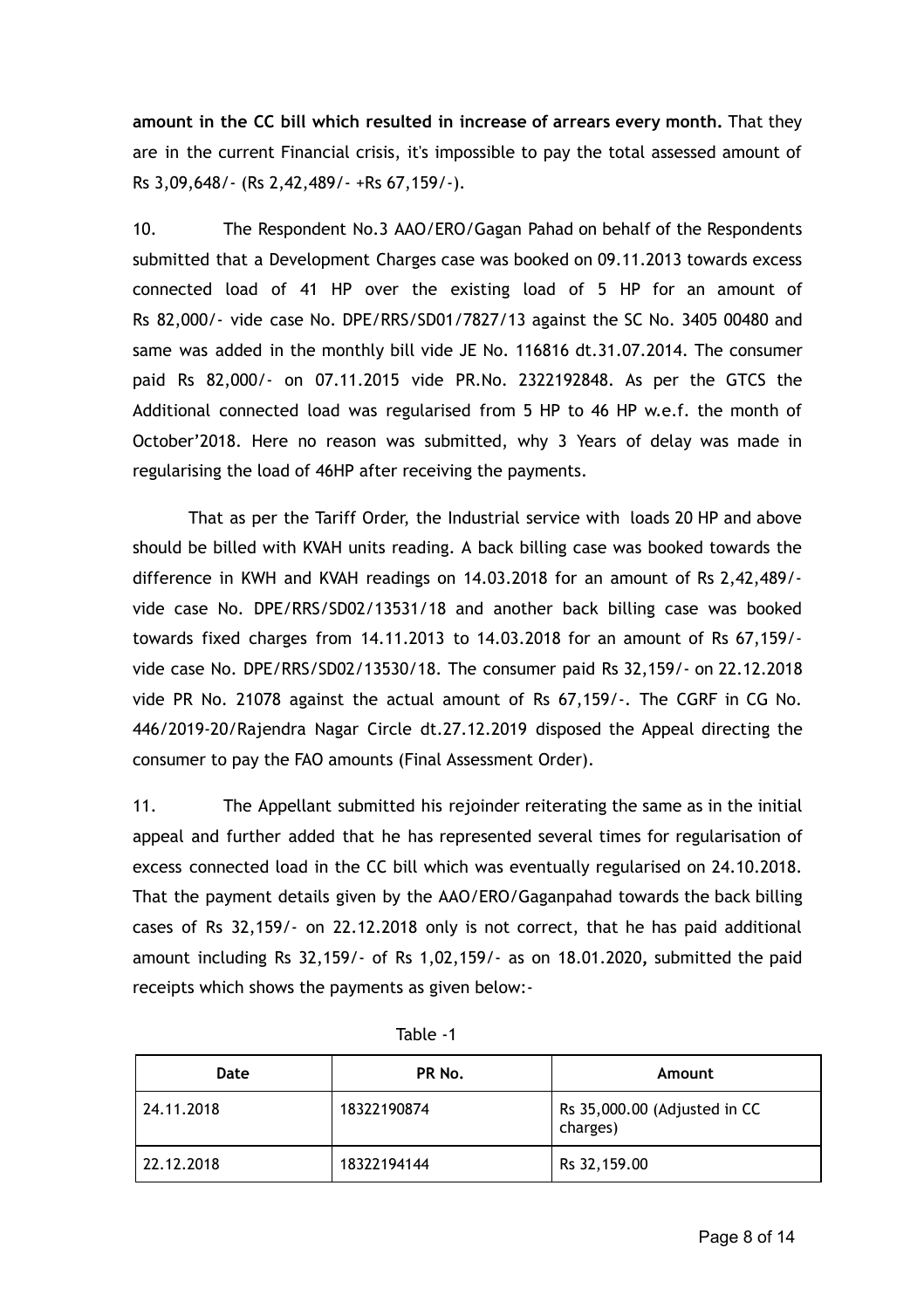| 18.01.2020                                          | 193576 | Rs 35,000.00                                |
|-----------------------------------------------------|--------|---------------------------------------------|
| Total Paid amount                                   |        | Rs 1,02,159.00                              |
| The actual amount towards back billing case paid is |        | Rs $1,02,159 -$ Rs $35,000 =$ Rs<br>67,159/ |

That the CGRF has not considered their appeal treating the back-billing cases under Section 126 and rejected the Appeal stating to approach SE/OP/Rajendranagar for appeal. That their case was not booked under Section 126 since it is the back billing case only. That further requested to stop the monthly interest amount of case levied directly in the CC bills every month which was paid regularly for the past 12 months, Rs 52,024.23 was excess paid over such account.

12. A perusal of the two cases booked on account of difference in KWH and KVAH units and for fixed charges shows that there was no unauthorised usage of supply, the shortfall amount in terms of above given reasons were levied retrospectively for recovery of loss of revenue and hence the CGRF findings that the cases are under Section 126 is not correct and the stand taken to reject the Appeal is not tenable.

### 13. **Back billing towards KVAH billing**

The dispute is in regard to recovery of shortfall amount, the billing of the subject service was carried out in KWH units, the Respondents claimed that as per the Tariff Orders for the services having loads 20 HP and above shall be billed in KVAH units, hence consequent to detection of excess connected load in total of 46HP, the billing of subject service was revised retrospectively in terms of KVAH units as against already billed KWH units from the date of detection. The Appellant held that since they are not using the loads more than 20 HP, they are not liable for KVAH units billing.

The present dispute arose on account of inspection held on 09.11.2013 against the SC No. 3405-00480, wherein 41 HP load detected to be excess connected over the existing contracted load of 5 HP. A demand notice was issued vide Lr.No.ADE/OP/GaganPahad/F.No.3677/K/D.No.1868/13 dt:08.01.2014, for regularisation of excess connected load of 41 HP, to pay an amount of Rs 82,000/ towards Development Charges and Security Deposit. At the same time an option was also given to the Appellant to either regularise the total load or to remove additional connected load of part of additional connected load, through a representation to the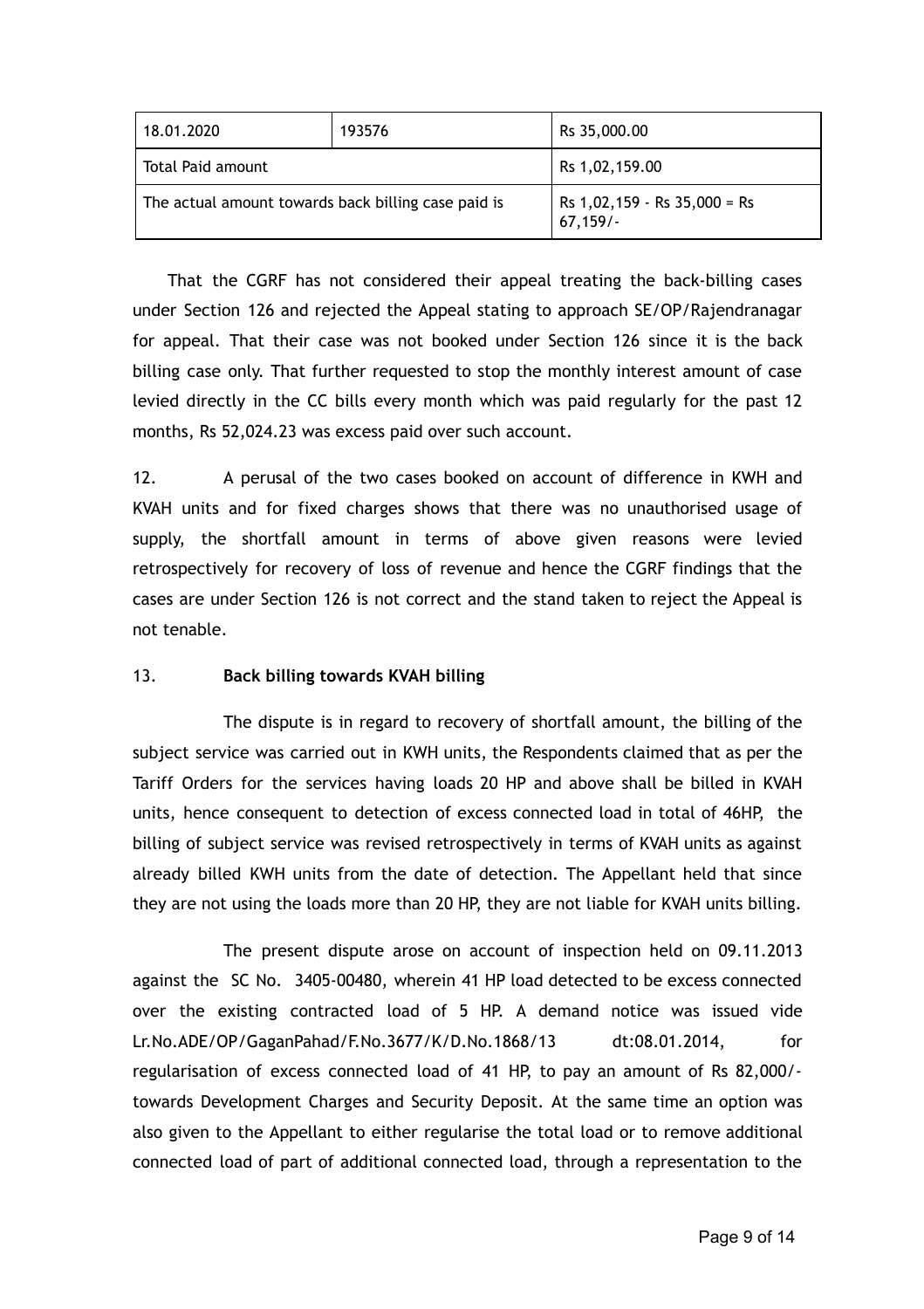DE/OP/Rajendranagar within 30 days. While there was no such representation given as per the records to avail the option to regularise the excess load, here the Appellant claimed that they are using upto 20 HP load. The reasons for not filing their representation to avail the option of regularisation of whatever the load to be regularised was not known. The Appellant finally paid the amount of Rs 82,000/- on 07.11.2015 which shows their acceptance for the total detected load of 46 HP. The letter dt. 10.05.2017 given by the Appellant addressed to the ADE requesting to regularise the load from 5 HP to 46 HP shows that they agree over the total connected load of 46HP. It seems that the dispute was not raised by the Appellant until the notices were generated over KVAH billing and Fixed charges for an amount of Rs 2,42,489/- & Rs 67,159/- respectively following consequential tariff rates towards 46HP load.

Here it is also observed that there is negligence on the part of the Respondents over not regularising the loads after receiving the payments towards excess connected load on 07.11.2015, which took almost 3 years resulting in present dispute.The Tariff Order mandates KVAH billing under LT Category III consumers having contracted load of 20 HP or more. Consequently the back billing case was booked to recover the shortfall amount in terms of billing difference between KWH and KVAH units as given below:-

#### **Assessment**

- 1. KVAH billing is proposed from November'2013 as a difference of KWH and KVAH units.
- 2. November'2013 KWH = 2028, KVAH = 2897.7
- 3. March'2018 KWH = 107338, KVAH = 144079

Net KWH = 105310, Net KVAH = 141181

Amount to be paid = (141181-105310)x6.7 = 2,40,336/- plus ED Rs.2153/-

The above assessment is in concurrence with the Tariff orders 2013-14, approved by the Hon'ble Commission which mandates the billing of units in terms of KVAH units for the services 20HP and above, under Clause **3 CATEGORY-WISE SPECIFIC CONDITIONS OF L.T.TARIFF read with Sub-Clause (3)(3)(iii)**. In the event of such provisions of the Tariff Orders, the plea of the Appellant for withdrawal of back-billing amount of Rs 2,42,489/- is not tenable.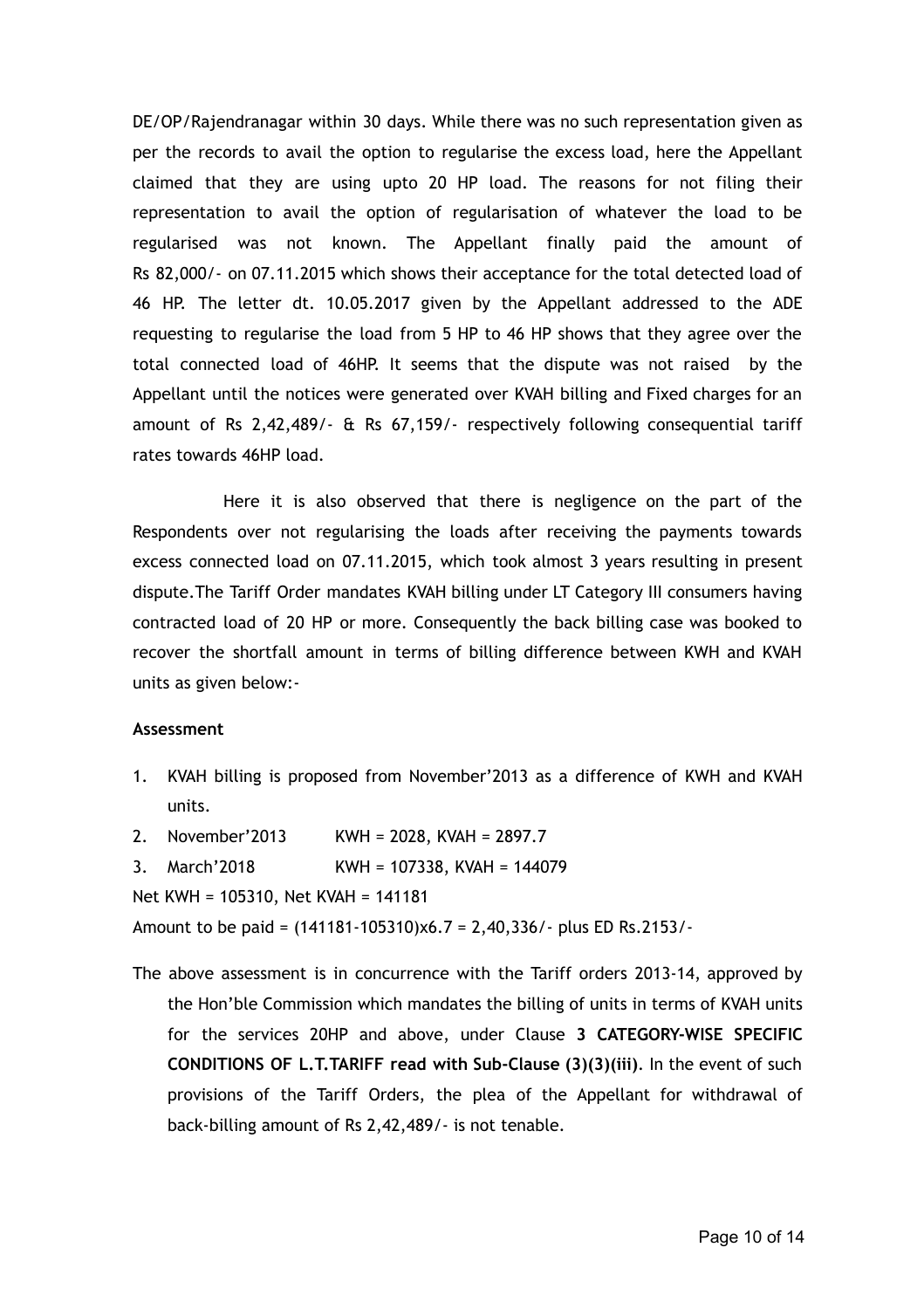## 14. **Back billing towards fixed charges**

There are two aspects to this issue, whether the Fixed Charges levied are in line with the statute and if so to what extent. Similar to the above back billing case where the bills were revised retrospectively, in this case also the bills were revised and shortfall amount was raised towards fixed charges relating to excess connected load of 41 HP from the period 14.11.2013 to 14.03.2018 for an amount of Rs 67,159/-.

The assessment is given as follows:\_

### **Assessment**

- 1. Fixed charges are proposed for 46 HP from November'2013.
- 2. Fixed charges paid from November'2013 to March'2018 = 33,250/-
- 3. Fixed charges to be paid from Nov'2013 to March'2018:

Nov'2013 to March 2015 - 50/KW April'2015 to March 2016 - 53/KW April'2016 to March 2018 - 60/KW  $=$  (17X50+12X53+24X60)X0.746X46 = Rs 100,409/-Balance fixed charges = Rs 100409 - Rs 33250 = Rs 67,159/-

The Tariff Orders mandates billing of fixed charges based on the contracted load of the service connection as per the Tariff rates applicable. The onus on levy of Fixed charges is that Licensees incur a significant amount of fixed cost in connecting and arranging the power supply to retail consumers. In case of single part tariff, if the consumption is nil, the Licensees will not be able to recover any revenue from the consumers despite incurring fixed cost. Hence, levy of two part tariff is rational and shall be extended to all consumer categories as per the rates applicable in the tariff orders. Hence levy of Fixed charges is liable.

The Clause **3 CATEGORY-WISE SPECIFIC CONDITIONS OF L.T.TARIFF read with Sub-Clause (3)(1)** is reproduced hereunder

*1) The connected load shall not exceed the contracted load specified in the agreement as per sanction accorded for the service. The fixed charges shall be computed based on contracted Load or actual Recorded Demand whichever is higher. For the purpose of billing, 1 kVA shall be treated as being equal to 1 kW.*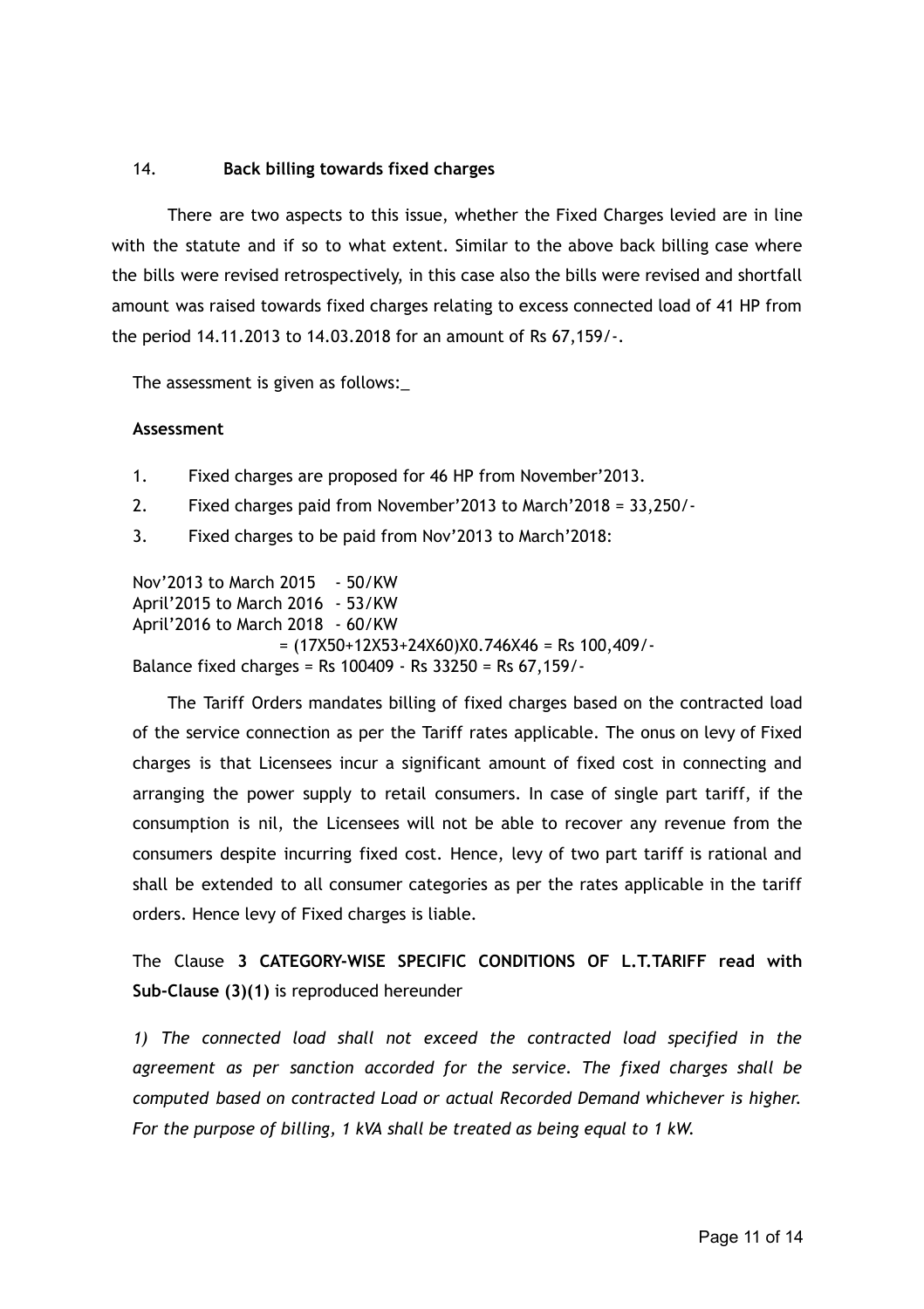The above given Clause clearly mandates for computing Fixed Charges based on the Contracted Demand or actual Recorded Demand **whichever is higher** , hence the plea taken by the Appellant that they are availing supply to the extent of 20HP load only and to restrict the fixed charges to the extent of 20HP is not tenable, in view of the payments made of Rs 82,000/- for excess load of 41 HP.

15. The Appellant pleaded to restrict the period of assessment for not more than one year, upon his claim he has relied on levy of LT service capacitor surcharge as per the GTCS and the Tariff Order. The Hon'ble Commission in the proceeding No. APERC/Secy/96/2014 dt.13.05.2014 amended certain clauses to suitably revise the bills if necessary even with retrospective effect, the assessment shall be made for the entire period during which such reclassification is needed and in the event of uncertainty of the period needed to be reclassified, then the assessment period shall be limited to the period of two months. Such is not the present case as the period of assessment can be ascertained from the date of detection of the excess connected load. Hence the plea of the Appellant to restrict the assessment for one year is not tenable.

16. The Appeal was reserved for orders on 06.02.2020, but in view of certain clarifications the case was suo motu reopened on requirement of additional information on whether the existing meter was changed in the month of January'2014 and also towards the basis for levying Debit JE for an amount of Rs 2,32,489/- towards KVAH billing in the month of January'2019 and Rs 1,00,707/- towards fixed charges levied in the month of October'2018. The Respondents submitted that the meter was changed during the month of Jan'2013, the old meter particulars are Make: SAAMI, Sl.No- 047075, 10-40A, Reading 5055 as per the inspection carried out on 31.01.2013. The new meter particulars which is the existing meter now are: Make: HPL, Sl.No.19984402, Capacity: 3- Phase, 10-40 A).

The Appellant claimed that the accounts wing levied surcharge on the penalty amount in the CC bill resulting in increase of arrears every month. A perusal of the above goes to show that the provisional assessment notices towards back billing/short billing vide Lr.No.ADE/OP/Gagan Pahad/ F-Theft/D.No. 1312/18 dt.14.09.2018 and Lr.No.ADE/OP/Gagan Pahad/ F-Theft/D.No. 1313/18 dt.14.09.2018 was issued for an amount of Rs 67,159/- and Rs 2,42,489/- respectively. The Final Assessment Orders confirming the provisionally assessed amount of both the cases was issued vide order No .DEE/OP/OP/RJNR/F.No.FAO/19/D.No.1136/19 and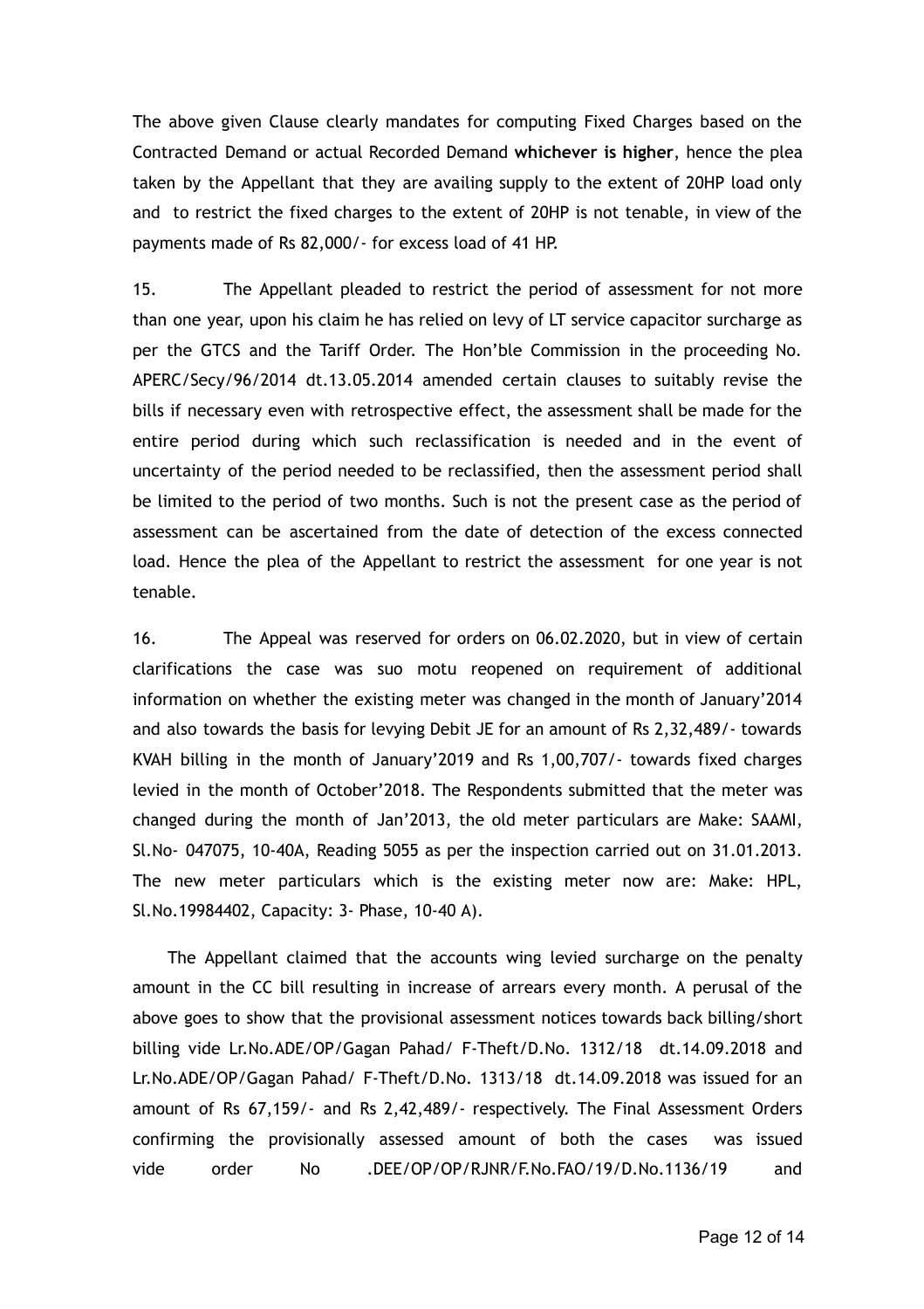DEE/OP/OP/RJNR/F.No.FAO/19/D.No.1137/19, on Dated: 16.10.2019, respectively. The Respondents held that since the Appellant has not approached the Appellate Authority within 15 days of Provisional Assessment Notice, the assessment amount was included in the CC bill in the month of January'2019.

This subject was clearly addressed in the GTCS Clause 5(5.3) read with Appendix 7 - Assessment notice for short billing, which is reproduced here under:-

*5.3 " In case there is no representation from you within 15 days from the date of service of this notice, the electricity charges payable by you shall be included as arrears in your subsequent CC bill."*

The above given clause clearly mandates the provisions on when the charges shall be included in the CC bills for the cases booked under short billing/ Back billing. There is no evidence produced by the Appellant to show that he has represented against the provisional assessment notices issued against the subject service connections within 15 days from the date of service of the notice. In such case the withdrawal of the interest amount is not tenable.

Other than the provisional Assessed amount of Rs.67,159/- towards Fixed charges, the Respondents levied Debit JE of Rs 1,00,707/-on account of same Fixed charges upto the period October'2018, which is contradictory to each other, resulting in double levy of Fixed charges. The DE/OP/Rajendra Nagar confirmed the liability for payment of Fixed Charges of Rs. 67,159/- on dt.16.10.2019, vide Final Assessment Order, that is after levy of Fixed Charges vide Debit JE of Rs 1,00,707/-, resulting superseding the Debit JE amount. The Respondents failed to show the reasons for levy of Fixed Charges of Rs 100,707/- double time when already an amount of Rs 65,159/- towards the same cause is pending. Hence in the present scenario the Final Assessment Order issued by the DE/OP/Rajendranagar after taking into account the objections raised by the Appellant against the PAO (Provisional Assessment Order) holds good.

17. Under the circumstances stated supra the Respondents are directed to issue fresh demand as per the Final Assessment Order dt 16.10.2019 of Rs 67,159/ along with the consequent interest/ additional charges which would arise from the month of October'2018, from where the Respondents preferred to levy the Fixed Charges of Rs 1,00,707/- in the CC bills. The double amount raised of Rs 1,00,707/- in the month of Oct'2018 and its interest/additional charges shall be withdrawn. The